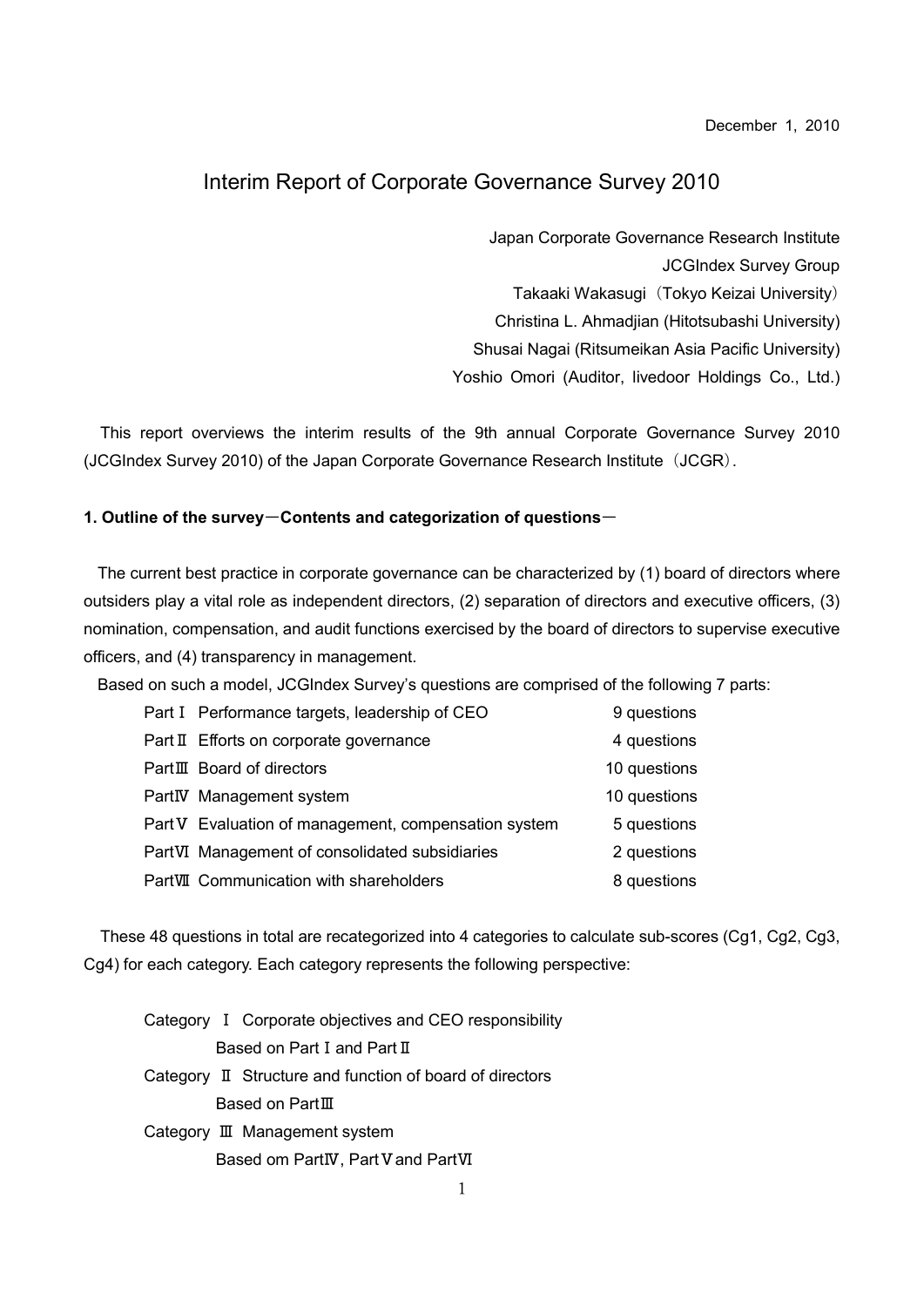# Category Ⅳ Transparency and communication to shareholders Based on PartⅦ

#### 2. Meaning of the Categories

Categories Ⅰ and Ⅱ are related to corporate governance system, and Ⅲ and Ⅳ are about corporate management system. Although it is possible to value the corporate governance through Categories Ⅰ and Ⅱ alone, Categories Ⅲ and Ⅳ are incorporated into JCGIndex, based on the belief that good management system is established under the good governance system.

#### 3. Number of companies that responded to the survey

From September 2010 to November 2010, we surveyed all companies listed on the First Section of the Tokyo Stock Exchange (1,672, as of July 13, 2010), of which 127 have responded to the survey. The number decreased by half from the previous year due to several confusions caused by switching to an online survey. We are sorry that we could not meet your expectation. We are all the more grateful to all companies that nonetheless responded to this survey amid such confusion.

We will seriously make efforts to resolve the confusions and improve our new online survey, and ask for your continuous support for our survey.

#### 4. Interim results of JCGIndex and category scores

While this time's questions are virtually identical to those in the last survey, we have made the scoring standard stricter, since understanding and interest in corporate governance are now enhanced and the relevant systems were revised. The stricter scoring standard made scores among companies with high JCGIndex slightly lower than 2009, while the overall average remained flat. We would appreciate your understanding for this.

Below is the comparison of this year's category scores and the JCGIndex to those in the previous year.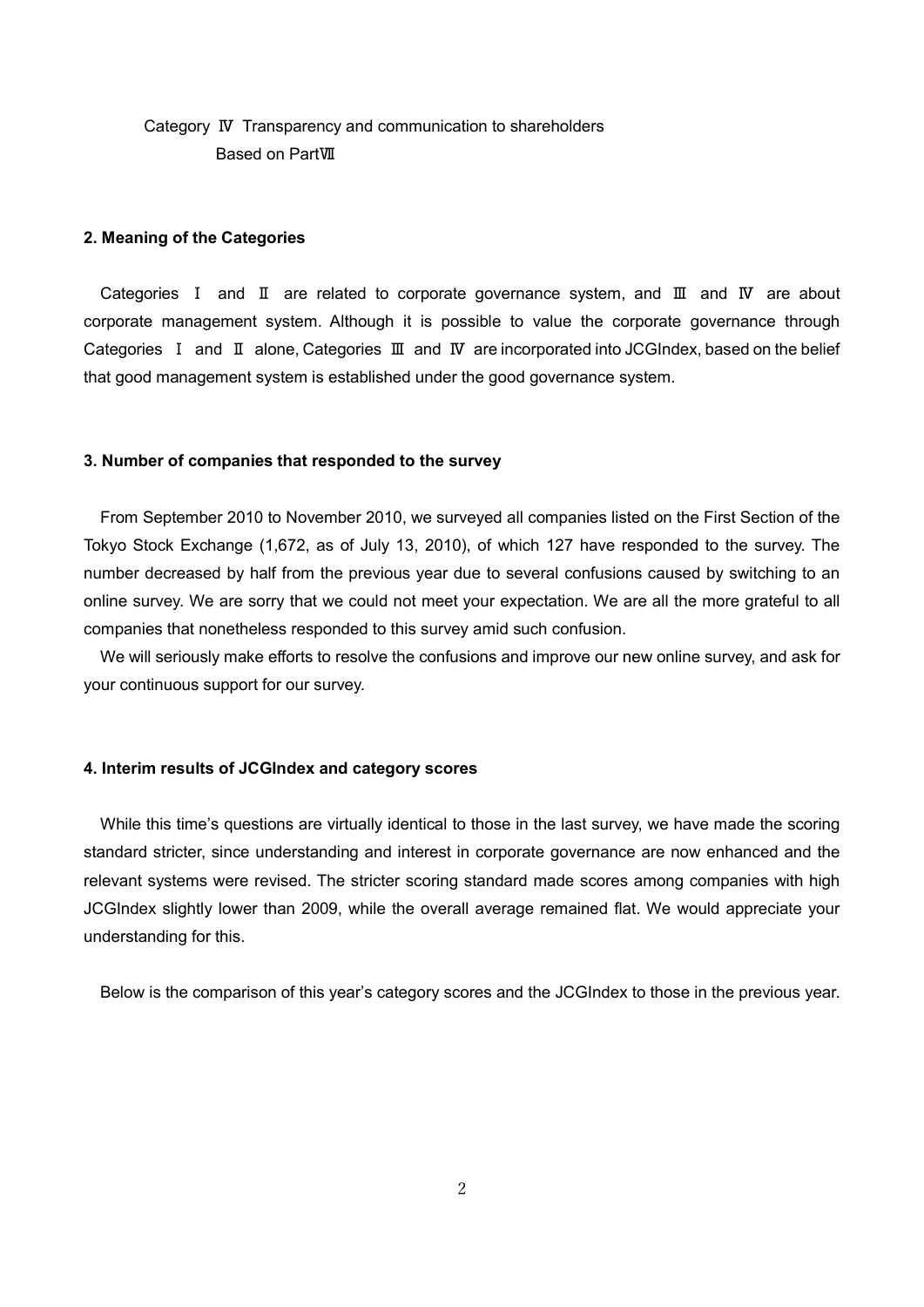| Category        |                                              | Weight<br>(A) | Mean<br>(B) | Achievement<br>rate<br>(B) / (A) |
|-----------------|----------------------------------------------|---------------|-------------|----------------------------------|
|                 | <b>CEO</b><br>objectives<br>Corporate<br>and | 29            | 12.0        | 41.4%                            |
|                 | responsibility                               | (29)          | (10.5)      | (36.3%)                          |
| $\mathbf{I}$    | Structure and function of board of           | 26            | 9.35        | 36.0%                            |
|                 | directors                                    | (25)          | (9.9)       | (39.7%)                          |
| Ш               |                                              | 25            | 16.14       | 64.6%                            |
|                 | Management system                            | (26)          | (16.7)      | $(64.2\%)$                       |
| IV              | Transparency and communication to            | 20            | 13.03       | 65.2%                            |
|                 | shareholders                                 | (20)          | (13.6)      | (67.8%)                          |
| <b>JCGIndex</b> |                                              | 100           | 50.52       |                                  |
|                 |                                              | (100)         | (50.7)      |                                  |

## Category scores and achievement rates by category

\*Results in 2009 are in parentheses.

# 5. Distribution of JCGIndex and category scores

## (1) JCGIndex

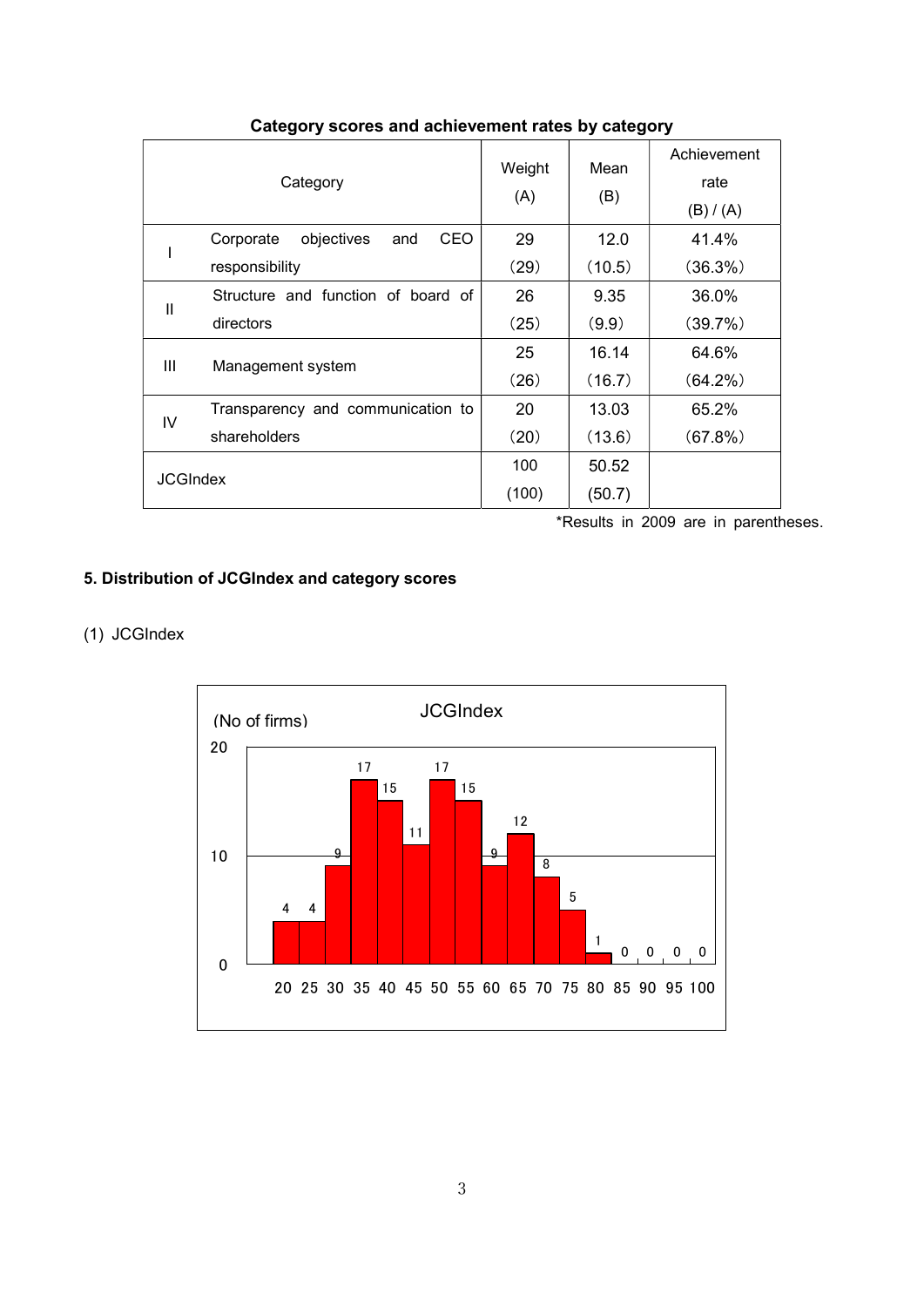

(3) Category Ⅱ (Cg2)